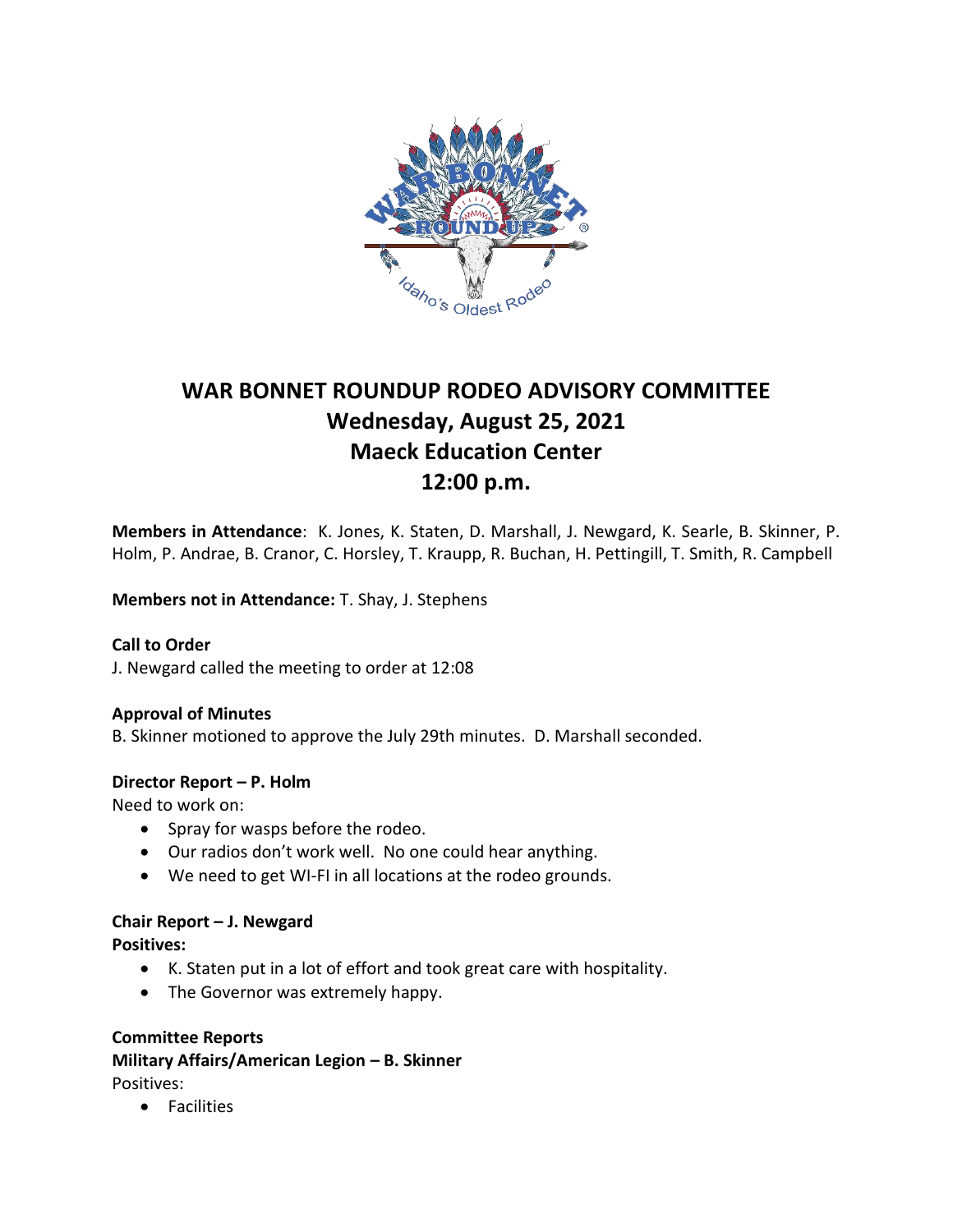- Ice Trailer
- Production scripts
- Stock/stock contractor
- Sound system and operation
- Veteran appreciation night
- Wednesday night kick off
- Behind the scenes tours
- Complimentary tickets for those who could not otherwise attend.
- Tribe's involvement

## **Need to work on:**

- Empty seats especially on the east side. We should have an incentive for people to fill those seats.
- Tokens and process to sell them using cell phone card swipes.
- Kid's access to arena for calf/lamb scramble.
- EMT's being late.
- Confusion w/cowboy food service.
- We need to use new meal tickets for the next rodeo.

# **Hospitality/Sponsorships – K. Staten**

# **Positives:**

- Contestant tent location was great, but we need to move it further East.
- Breakfast was a hit. Many compliments.
- Dutch brothers was a hit.
- Stock was out of this world.
- Swag Bags were well received. •
- Production changes went so smooth!
- Pyro was awesome.
- Only having contractors behind the fence was great.
- Lunch was provided for judges and secretaries after slack.
- Barrels outside Coors tent were used all the time.
- Derick and IT Mark were fabulous for Rick.
- Finance helping with Tokens and cash was fabulous.
- Hollie's site plan was so nice, and she is so flexible.
- Stickers Cowboys loved them!

# **Need to work on:**

- Complaining by some board members/staff.
- Slack This is an important as performance need more board members to attend.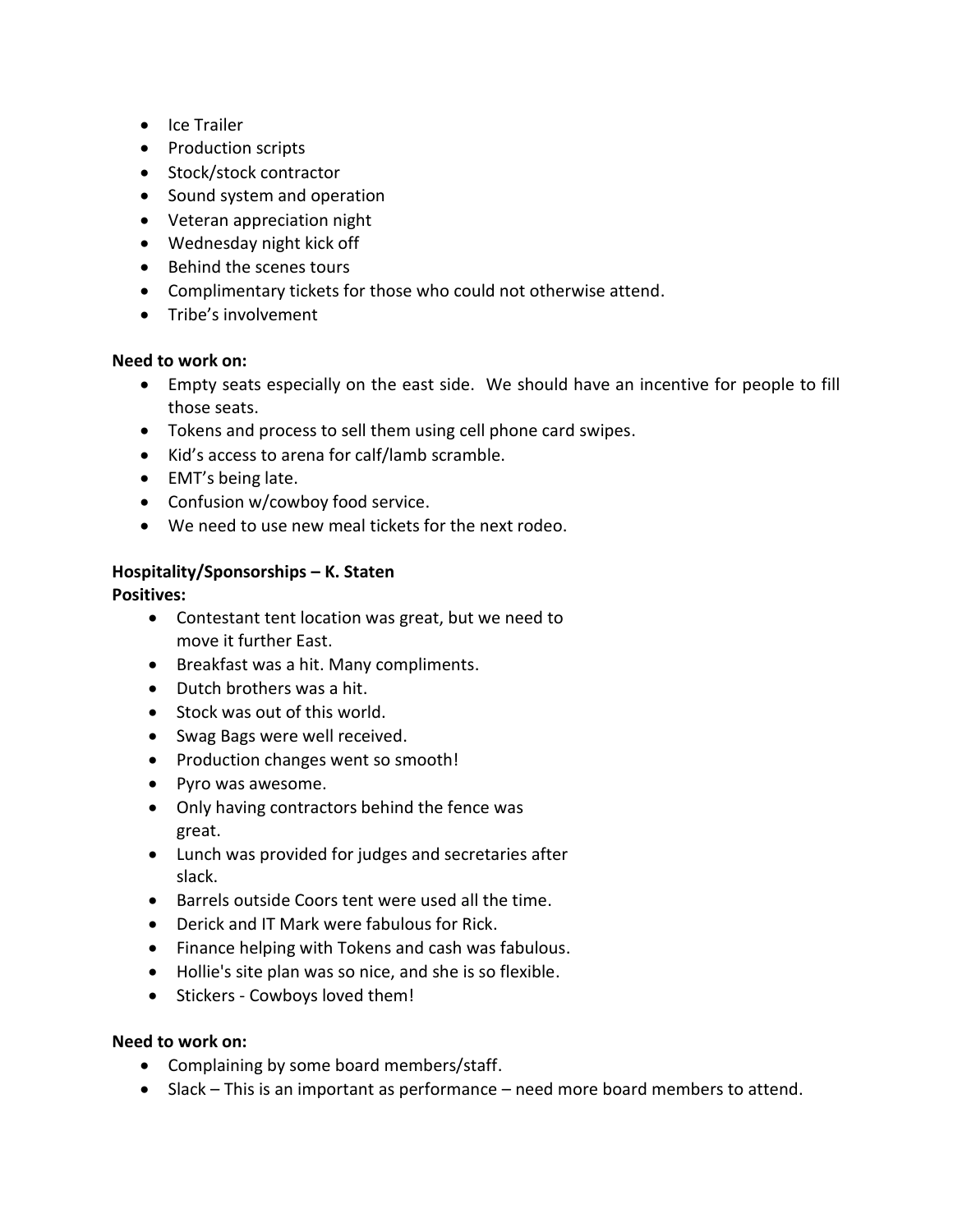- Trash cans in grandstands smelled terrible and need rinsed the week before.
- Someone stole a Coors barrel cover.
- QR code on VIP tickets did not work at front gate.
- Motorcross was lame.
- Security issues.
- Behind the chutes promises and rules.
- Sound East side too loud, muffled under the grand strands.
- Hotel rooms, we need to confirm who needs them sooner.
- Interdepartmental conflicts should not affect the rodeo.
- Sponsor logos on tickets were outdated.
- Webpage was messed up on the mobile app.
- Empty seats -tokens Bob. CC fees.
- Kid's ability to enter during events.
- Veterans tickets need better communication.
- Issue with tribal member.
- Stolen feed bags.
- Coors tent needs to be a 20x20 going forward and needs bussing.
- No Friday after party.
- P&R help assigned tasks for swag bags and other tasks.
- No more football truck kick.
- Add \$10K VIP experience.
- Update sponsor packages to cash vs "in kind".
- Sign to access the full service bar, and build out the bar on the public side.
- Sign at hospitality specifying "guests only".
- IT needs to come a day in advance to set up TV's.
- VIP table cost will increase, no more snacks, dinner & 2 drinks included.
- Advertising frame around TV's in hospitality.
- Commemorative posters for ticket outlet locations.
- Mutton Bustin' qualifier at Teton Toyota.
- Better signage and Coors Tent plus a full bar.
- Tour rodeo??

## T. Kraupp – Bank of Idaho

Need to work on:

- Improvements to the hospitality tent could we reserve tables?
- Smoother ticket process.
- Make it easier for VIP ticket holders to locate the area where they are to be seated.
- Have Bank of Idaho proof logos before publication.
- Have announcers better prepared for proper pronunciation of sponsors and locations.

# **Livestock Welfare – K. Searle**

Positives: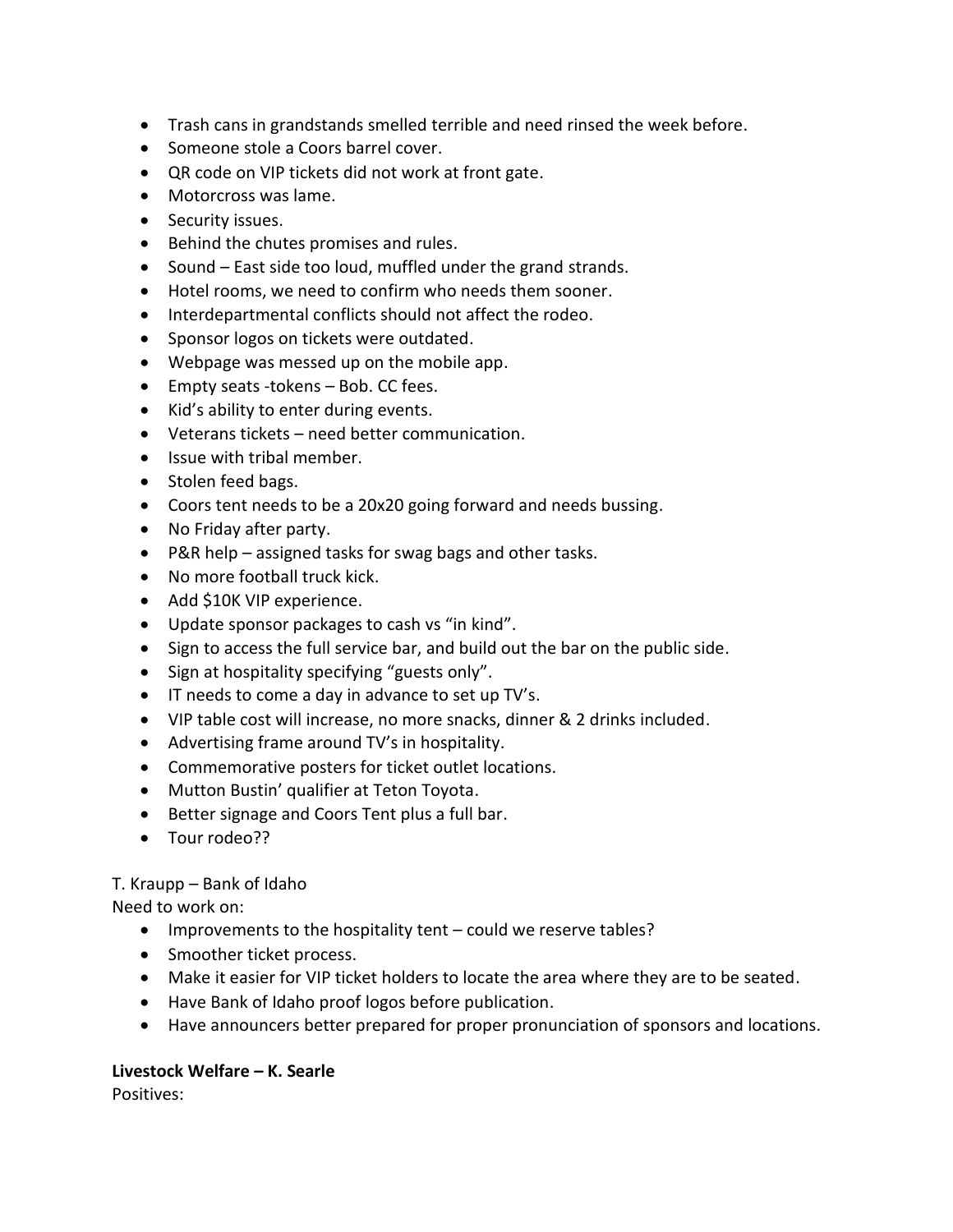- Slack was a success.
- The cowboys loved the tent and chicken.
- The stock was great.
- Friday night crowd electric.

Need to Work On:

- Gates were left open by the track on Thursday.
- We need to close the gates back by the rodeo secretary and have it manned.
- We need to have conversations on ground money going forward.
- Don't sign more than a one year contract with stock contractors.

## **Special Event Coordinator – R. Buchan**

Need to work on:

- We need a War Bonnet logo on the tent at front gate.
- More War Bonnet branding needed at entrance.
- We need better signage regarding alcohol being taken out of the rodeo.
- We need to do a better job at instructing the security company on where to go and what to do.

# **Facilities/Grounds & Security – R. Campbell**

Positives:

- Arena conditions were good.
- The contestant tent was great.
- The cowboys loved the coffee and burritos for slack.
- Positive comments from TJ Korkow on our staff, directors, etc.

Need to work on:

- Ambulance was late on Wednesday.
- Back panels weren't on and people were getting their hands into the bull chutes.
- Water truck broke down on Saturday. We should find a sponsor to have a backup truck.

# **Parking – T. Smith**

Need to work on:

• We need better and more signage for parking.

## **Media/Emergency Action Plan – B. Cranor**

Positives:

- We had great stories on animal welfare, Hall of Fame induction and great pre rodeo interviews.
- It was good having the Wi-Fi back by the stage and he was able to live stream interviews.
- The barrel racers loved our grounds.

Need to work on: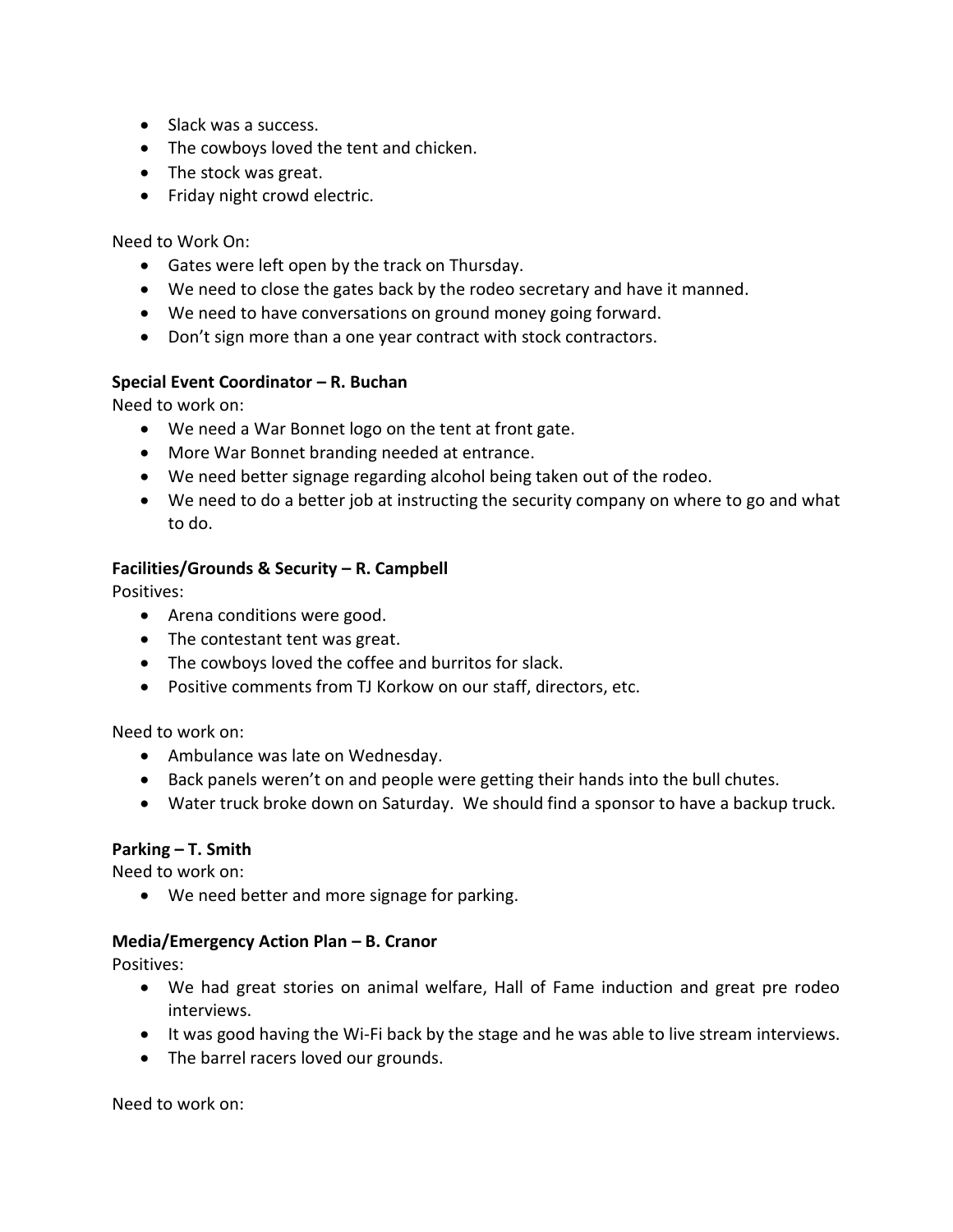• Post Register coverage was disappointing. Media Day needs set up better.

# **Youth Rodeo/Family Night – C. Horsley**

Positives:

• The pony rides given by the posse.

Need to work on:

- We need to revamp some of our volunteers especially the penguin volunteer.
- We need a better way to get the kids to their events.

## **Shoshone Bannock Tribes – T. Shay (absent)**

## **Production/Royalty – K. Jones**

**Positives:**

- Arena, banners, tents, and the facilities in general looked great.
- The garbage cans were emptied continuously.
- Livestock was outstanding and a vast improvement over past years.
- Tribal participation was great.
- Wednesday Kickoff much better at Sandy Downs than downtown.
- Positive comments on the trick riders.
- The announcers were great.
- The Belgian team was amazing.
- Smooth performance despite the weather on Thursday.
- Flag opening was awesome.
- Frostview was great.

## **Need to work on:**

- Clown act was disappointing and he didn't interact with the audience enough. Sound problems and difficulty hearing him.
- Starting out with steer wrestling wasn't as strong as going right to rough stock.
- Egress traffic due to heavy attendance. We need uniformed deputies at intersection.
- We need a porta potty closer to the stage.
- There was some confusion with the award presentation.
- We need to do an animal welfare practice.
- The budget for K. Jones and K. Staten need clarified.
- Sponsor recognition during Legends of the War Bonnet. It didn't quite work.

## **Financial Report – D. Sorensen**

• Still gathering final numbers. It looks like we will be approximately 30k up from last year.

## **Adjournment**

B. Skinner moved to adjourn the meeting at 2:17 pm. K. Jones seconded. Meeting adjourned.